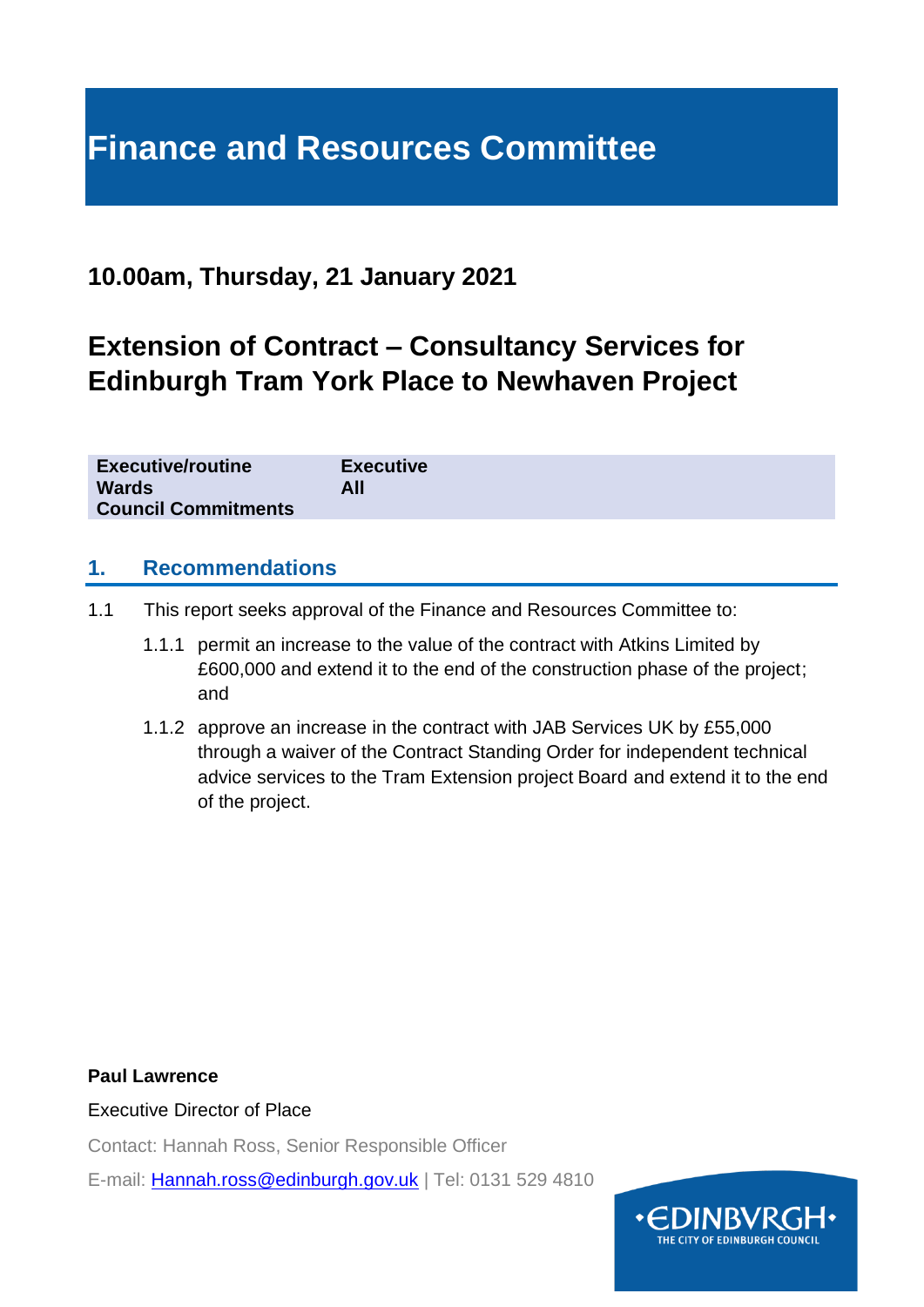**Report**

## **Extension of Contract – Consultancy Services for Edinburgh Tram York Place to Newhaven Project**

## **2. Executive Summary**

- 2.1 This report seeks approval of the Finance and Resources Committee for consultancy support to deliver the construction phase of the Edinburgh Tram York Place to Newhaven project to the completion of the project in 2023. The contract awards which are recommended for appointment are:
	- 2.1.1 Atkins Limited for an increase of £600,000 to the existing contract, to a total cost of £1,795,000.
	- 2.1.2 JAB Services UK for an increase of £55,000 to the existing contract, to a total cost of £105,000.

#### **3. Background**

- 3.1 At its meeting of [10 October 2019,](https://democracy.edinburgh.gov.uk/ieListDocuments.aspx?CId=140&MId=346&Ver=4) the Finance and Resources Committee approved the appointment of consultancy support for the Edinburgh Tram York Place to Newhaven Project (the Project).
- 3.2 It is still deemed to be in the best interests of the Council to continue with the existing consultants who have been working on the Project since the strategy stage, through the Early Contractor Involvement (ECI) stage and for the commencement of the construction phase. This is because these consultants have significant knowledge and experience of the Project, their continued appointment would maintain continuity of Professional Indemnity and also ensure the continuation of the positive relationships which have been built with the Project Board and connected Council services as well as the Project management team, Infrastructure and Systems Contractor, Swept Path Contractor and key stakeholders.
- 3.3 The project budget approved by [Council](https://democracy.edinburgh.gov.uk/CeListDocuments.aspx?CommitteeId=150&MeetingId=1024&DF=14%2f03%2f2019&Ver=2) of £207.3m, included assumptions for:
	- the requirement of independent technical advice support to the Board throughout the construction phase;
	- additional client design work required for changes at detailed design stage; and
	- the technical review of detail design produced by the contractor.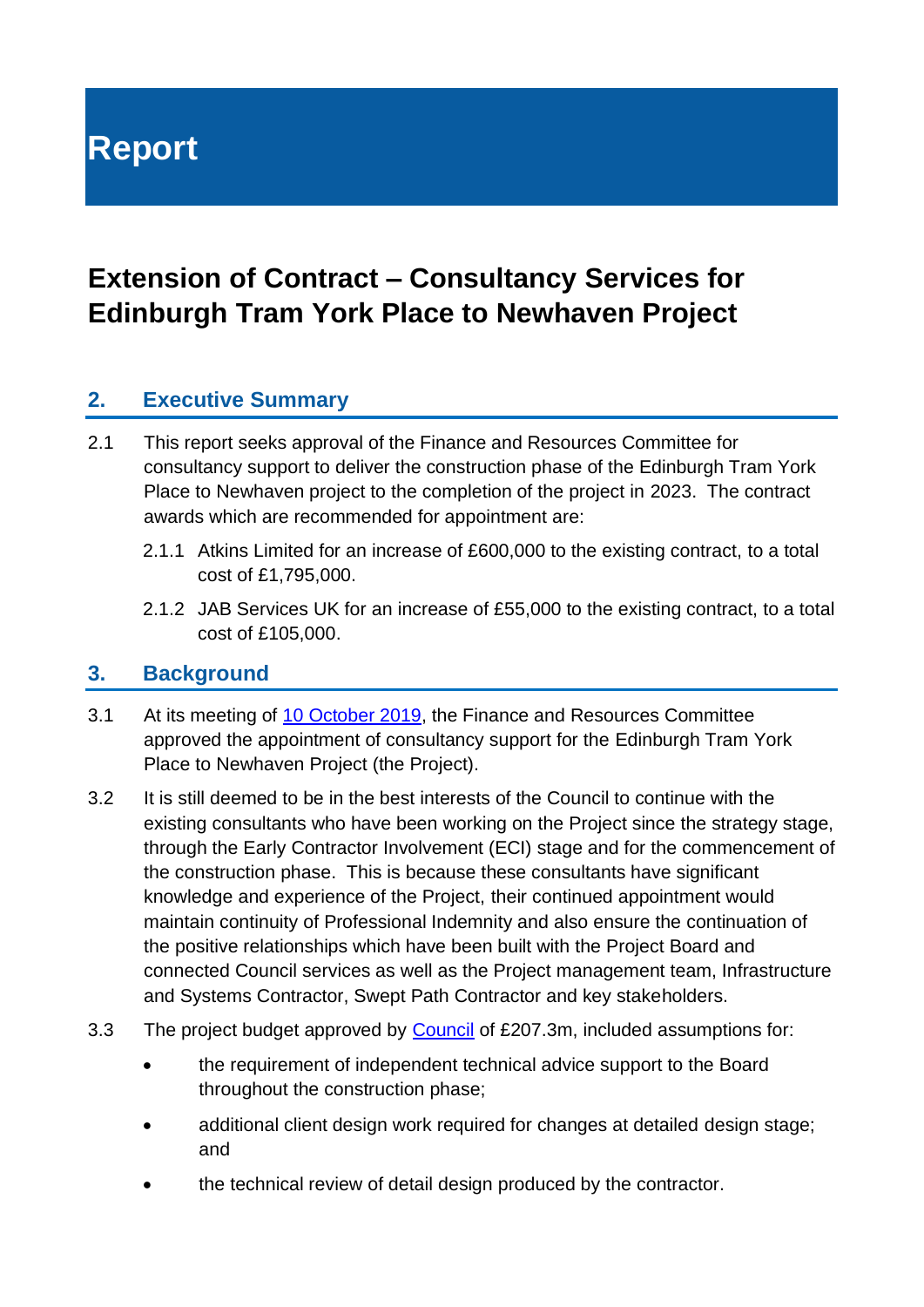## **4. Main report**

4.1 This report seeks the approval of Finance and Resources Committee to extend the existing consultancy appointments for the Edinburgh Tram York Place to Newhaven Project. These appointments are for Atkins Limited and JAB Services UK.

#### **Atkins Limited**

- 4.2 Atkins were appointed through a Direct Award utilising the SXL Framework, which was compliant with all local, national and EU Procurement Legislation.
- 4.3 It is considered in the Council's best interest to continue to contract with Atkins Limited due to their inherent knowledge of the Project and experience of working within the Project team to date.
- 4.4 The existing contract allows for additions to the time and scope of the services, in accordance with a schedule of agreed rates. However, the extent of the changes which the Project require exceed the scope permitted for approval by the Executive Director under paragraph 10 of the Council's Contract Standing Orders.
- 4.5 In addition to the extension of the period of the contract to the end of the Project construction phase, the additional scope of services is:
	- to provide additional design services as requested by the client;
	- to provide a review of contractor detailed design as requested by the client.
- 4.6 The Project Board has considered the individual elements of additional time and scope required to complete that project and have approved or earmarked funding necessary from the Project contingency.

#### **JAB Services UK**

- 4.7 Due to the extensive knowledge of the Project and a wide range of knowledge and expertise of similar light rail projects across the United Kingdom (UK), it is considered to be in the Council's best interests to continue the award of the Independent Technical Advisor support to JAB Services UK through waiver under Standing Order 9 of the Contract Standing Orders.
- 4.8 The previous contract award for £50,000 had been made by waiver of Standing Order 9 of the Contract Standing Orders under delegated authority of the Executive Director of Place. The extension of the contract, to the end of the Project, is in excess of this level of delegation and approval is therefore sought from the Finance and Resources Committee.
- 4.9 JAB Services UK have been working on the Project through the development of the business cases, ECI stage and the initial period of construction, providing independent review, challenge and assurance to the Project Board, and elected members at Transport and Environment Committee.